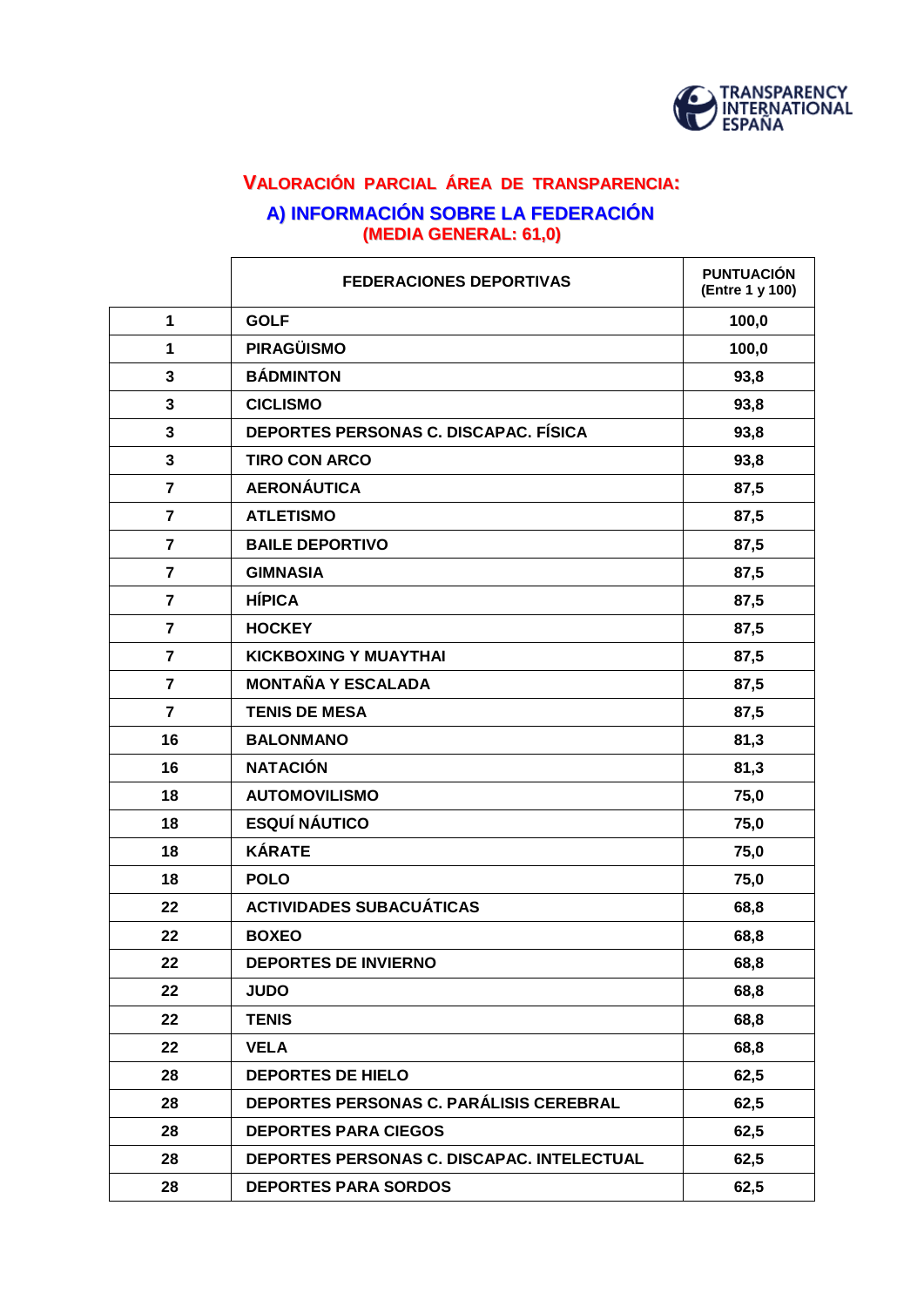| 28 | <b>ORIENTACIÓN</b>             | 62,5 |
|----|--------------------------------|------|
| 28 | <b>PELOTA</b>                  | 62,5 |
| 28 | <b>PETANCA</b>                 | 62,5 |
| 28 | <b>SALVAMENTO Y SOCORRISMO</b> | 62,5 |
| 37 | <b>BALONCESTO</b>              | 56,3 |
| 37 | <b>BÉISBOL Y SÓFBOL</b>        | 56,3 |
| 37 | <b>RUGBY</b>                   | 56,3 |
| 37 | <b>TIRO OLÍMPICO</b>           | 56,3 |
| 37 | <b>VOLEIBOL</b>                | 56,3 |
| 42 | <b>PESCA Y CASTING</b>         | 50,0 |
| 42 | <b>TRIATLÓN</b>                | 50,0 |
| 44 | <b>BOLOS</b>                   | 43,8 |
| 44 | <b>COLOMBICULTURA</b>          | 43,8 |
| 44 | <b>COLOMBÓFILA</b>             | 43,8 |
| 44 | <b>FUTBOL AMERICANO</b>        | 43,8 |
| 44 | <b>HALTEROFILIA</b>            | 43,8 |
| 44 | <b>MOTOCICLISMO</b>            | 43,8 |
| 44 | <b>REMO</b>                    | 43,8 |
| 51 | <b>BILLAR</b>                  | 37,5 |
| 51 | <b>ESGRIMA</b>                 | 37,5 |
| 51 | <b>GALGOS</b>                  | 37,5 |
| 51 | <b>LUCHAS OLÍMPICAS</b>        | 37,5 |
| 51 | <b>TAEKWONDO</b>               | 37,5 |
| 51 | <b>TIRO A VUELO</b>            | 37,5 |
| 57 | <b>AJEDREZ</b>                 | 31,3 |
| 57 | <b>FÚTBOL</b>                  | 31,3 |
| 57 | <b>MOTONÁUTICA</b>             | 31,3 |
| 57 | <b>PATINAJE</b>                | 31,3 |
| 57 | <b>SQUASH</b>                  | 31,3 |
| 57 | <b>SURF</b>                    | 31,3 |
| 63 | <b>PÁDEL</b>                   | 25,0 |
| 64 | <b>CAZA</b>                    | 18,8 |
| 64 | PENTATLÓN MODERNO              | 18,8 |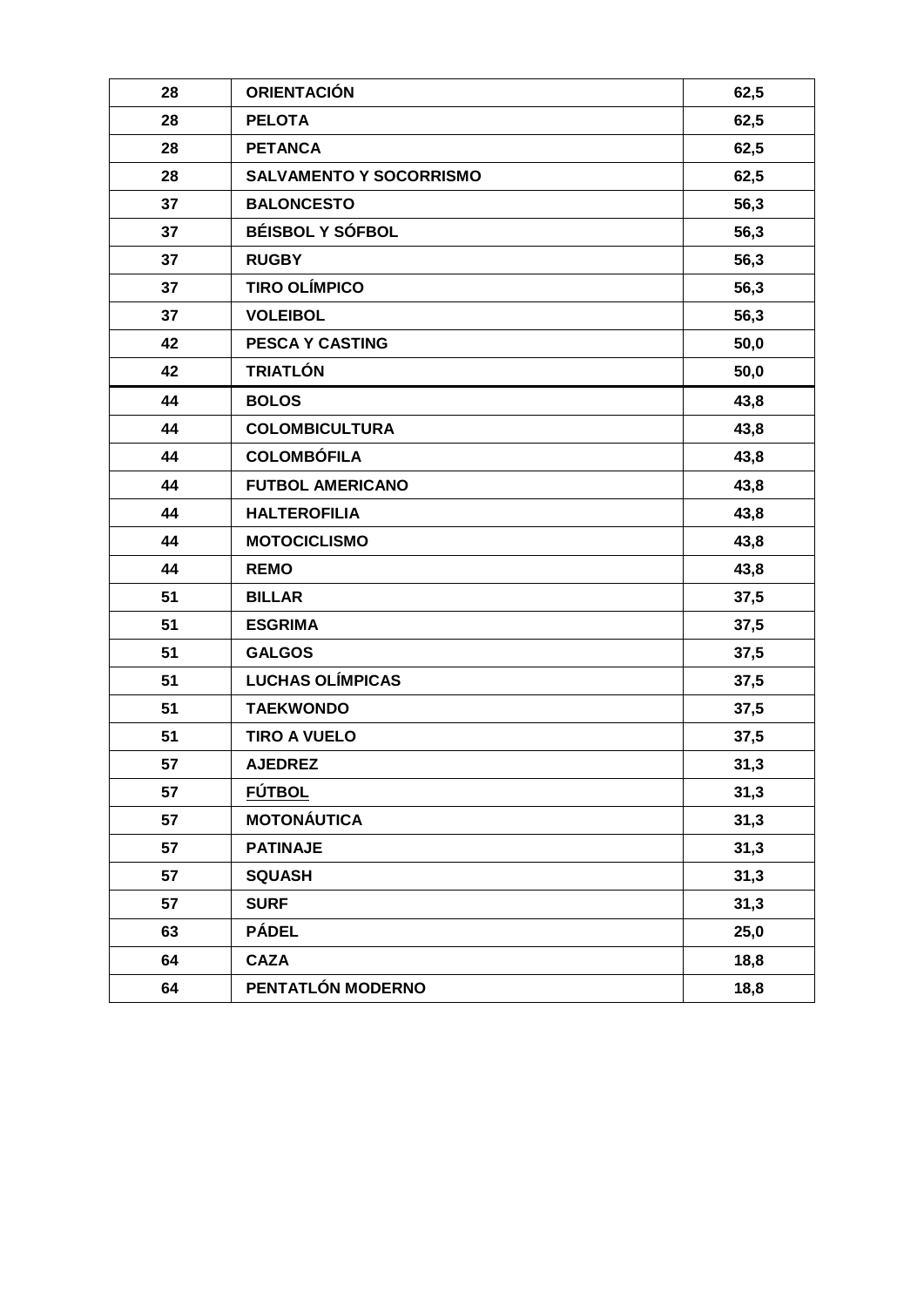

# **VALORACIÓN PARCIAL ÁREA DE TRANSPARENCIA: B) RELACIONES CON LOS AFICIONADOS Y PÚBLICO EN GENERAL (MEDIA GENERAL: 52,3)**

|                         | <b>FEDERACIONES DEPORTIVAS</b>        | <b>PUNTUACIÓN</b><br>(Entre 1 y 100) |
|-------------------------|---------------------------------------|--------------------------------------|
| 1                       | <b>TIRO CON ARCO</b>                  | 92,9                                 |
| $\mathbf{2}$            | <b>TENIS DE MESA</b>                  | 89,3                                 |
| $\overline{\mathbf{3}}$ | <b>BALONMANO</b>                      | 85,7                                 |
| 3                       | <b>GOLF</b>                           | 85,7                                 |
| 3                       | <b>HÍPICA</b>                         | 85,7                                 |
| 6                       | <b>ACTIVIDADES SUBACUÁTICAS</b>       | 82,1                                 |
| 6                       | <b>ATLETISMO</b>                      | 82,1                                 |
| 6                       | <b>CICLISMO</b>                       | 82,1                                 |
| 6                       | DEPORTES PERSONAS C. DISCAPAC. FÍSICA | 82,1                                 |
| $6\phantom{1}$          | <b>PIRAGÜISMO</b>                     | 82,1                                 |
| 11                      | <b>AERONÁUTICA</b>                    | 78,6                                 |
| 11                      | <b>BAILE DEPORTIVO</b>                | 78,6                                 |
| 11                      | <b>BÉISBOL Y SÓFBOL</b>               | 78,6                                 |
| 11                      | <b>KICKBOXING Y MUAYTHAI</b>          | 78,6                                 |
| 11                      | <b>MONTAÑA Y ESCALADA</b>             | 78,6                                 |
| 16                      | <b>BÁDMINTON</b>                      | 67,9                                 |
| 16                      | <b>DEPORTES PARA CIEGOS</b>           | 67,9                                 |
| 16                      | <b>NATACIÓN</b>                       | 67,9                                 |
| 19                      | <b>BALONCESTO</b>                     | 64,3                                 |
| 19                      | <b>DEPORTES DE HIELO</b>              | 64,3                                 |
| 19                      | <b>ORIENTACIÓN</b>                    | 64,3                                 |
| 19                      | <b>PELOTA</b>                         | 64,3                                 |
| 19                      | <b>SALVAMENTO Y SOCORRISMO</b>        | 64,3                                 |
| 19                      | <b>TIRO OLÍMPICO</b>                  | 64,3                                 |
| 25                      | <b>AUTOMOVILISMO</b>                  | 60,7                                 |
| 25                      | <b>GALGOS</b>                         | 60,7                                 |
| 25                      | <b>JUDO</b>                           | 60,7                                 |
| 25                      | <b>KÁRATE</b>                         | 60,7                                 |
| 29                      | <b>DEPORTES DE INVIERNO</b>           | 57,1                                 |
| 29                      | <b>ESQUÍ NÁUTICO</b>                  | 57,1                                 |
| 29                      | <b>PESCA Y CASTING</b>                | 57,1                                 |
| 29                      | <b>RUGBY</b>                          | 57,1                                 |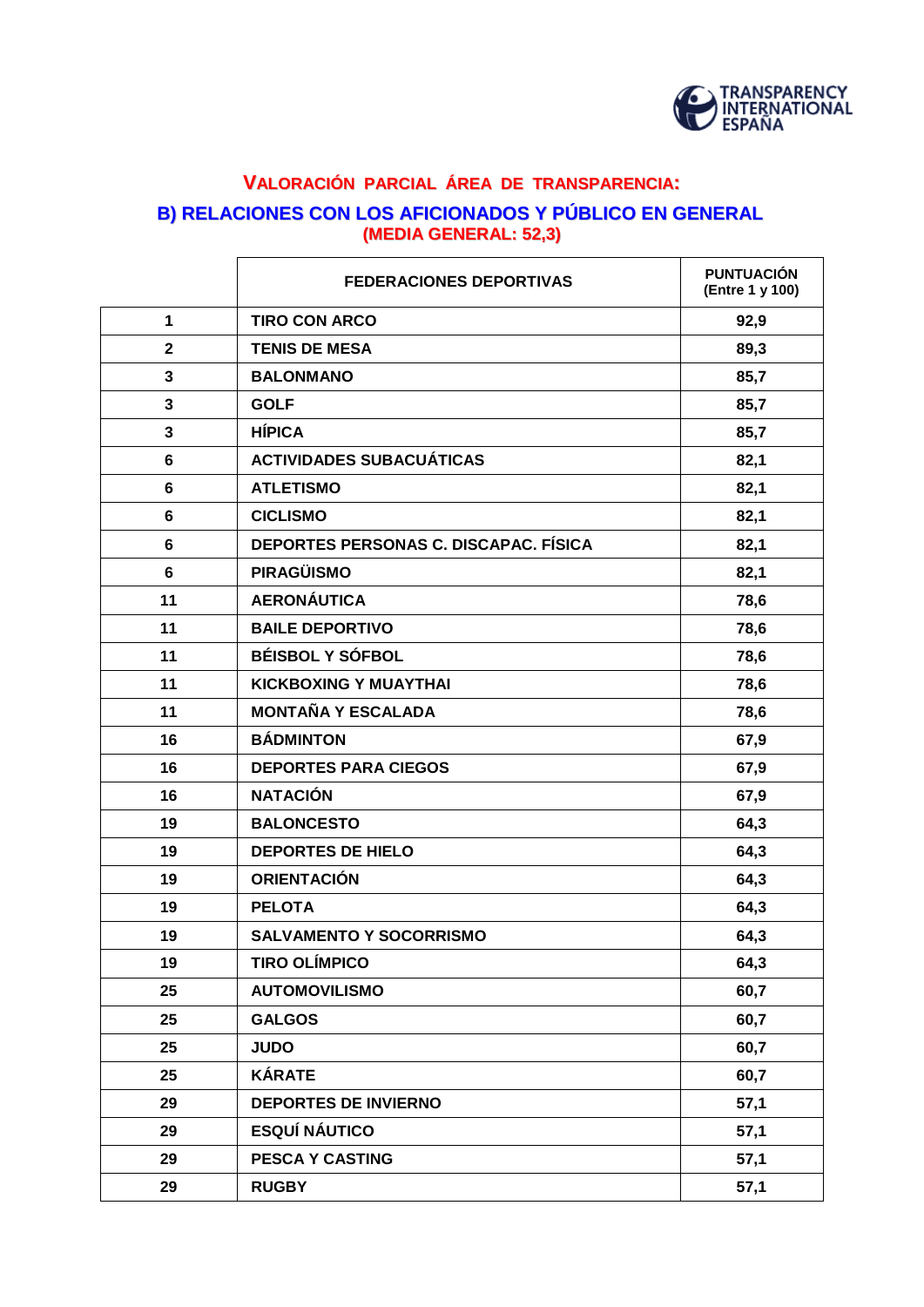| 33 | <b>BOLOS</b>                               | 53,6 |
|----|--------------------------------------------|------|
| 33 | <b>BOXEO</b>                               | 53,6 |
| 33 | <b>HALTEROFILIA</b>                        | 53,6 |
| 36 | <b>GIMNASIA</b>                            | 50,0 |
| 36 | <b>PETANCA</b>                             | 50,0 |
| 36 | <b>TAEKWONDO</b>                           | 50,0 |
| 36 | <b>TENIS</b>                               | 50,0 |
| 40 | <b>VOLEIBOL</b>                            | 46,4 |
| 41 | <b>AJEDREZ</b>                             | 42,9 |
| 41 | <b>COLOMBÓFILA</b>                         | 42,9 |
| 41 | <b>PÁDEL</b>                               | 42,9 |
| 41 | <b>POLO</b>                                | 42,9 |
| 41 | <b>TRIATLÓN</b>                            | 42,9 |
| 46 | DEPORTES PERSONAS C. DISCAPAC. INTELECTUAL | 39,3 |
| 47 | <b>ESGRIMA</b>                             | 35,7 |
| 47 | <b>PATINAJE</b>                            | 35,7 |
| 49 | <b>HOCKEY</b>                              | 32,1 |
| 50 | <b>FÚTBOL</b>                              | 28,6 |
| 50 | <b>SQUASH</b>                              | 28,6 |
| 52 | <b>COLOMBICULTURA</b>                      | 25,0 |
| 52 | DEPORTES PERSONAS C. PARÁLISIS CEREBRAL    | 25,0 |
| 52 | <b>TIRO A VUELO</b>                        | 25,0 |
| 52 | <b>VELA</b>                                | 25,0 |
| 56 | <b>BILLAR</b>                              | 21,4 |
| 56 | <b>CAZA</b>                                | 21,4 |
| 56 | <b>MOTONÁUTICA</b>                         | 21,4 |
| 56 | <b>REMO</b>                                | 21,4 |
| 56 | <b>SURF</b>                                | 21,4 |
| 61 | <b>DEPORTES PARA SORDOS</b>                | 14,3 |
| 61 | <b>LUCHAS OLÍMPICAS</b>                    | 14,3 |
| 61 | <b>MOTOCICLISMO</b>                        | 14,3 |
| 61 | PENTATLÓN MODERNO                          | 14,3 |
| 65 | <b>FUTBOL AMERICANO</b>                    | 7,1  |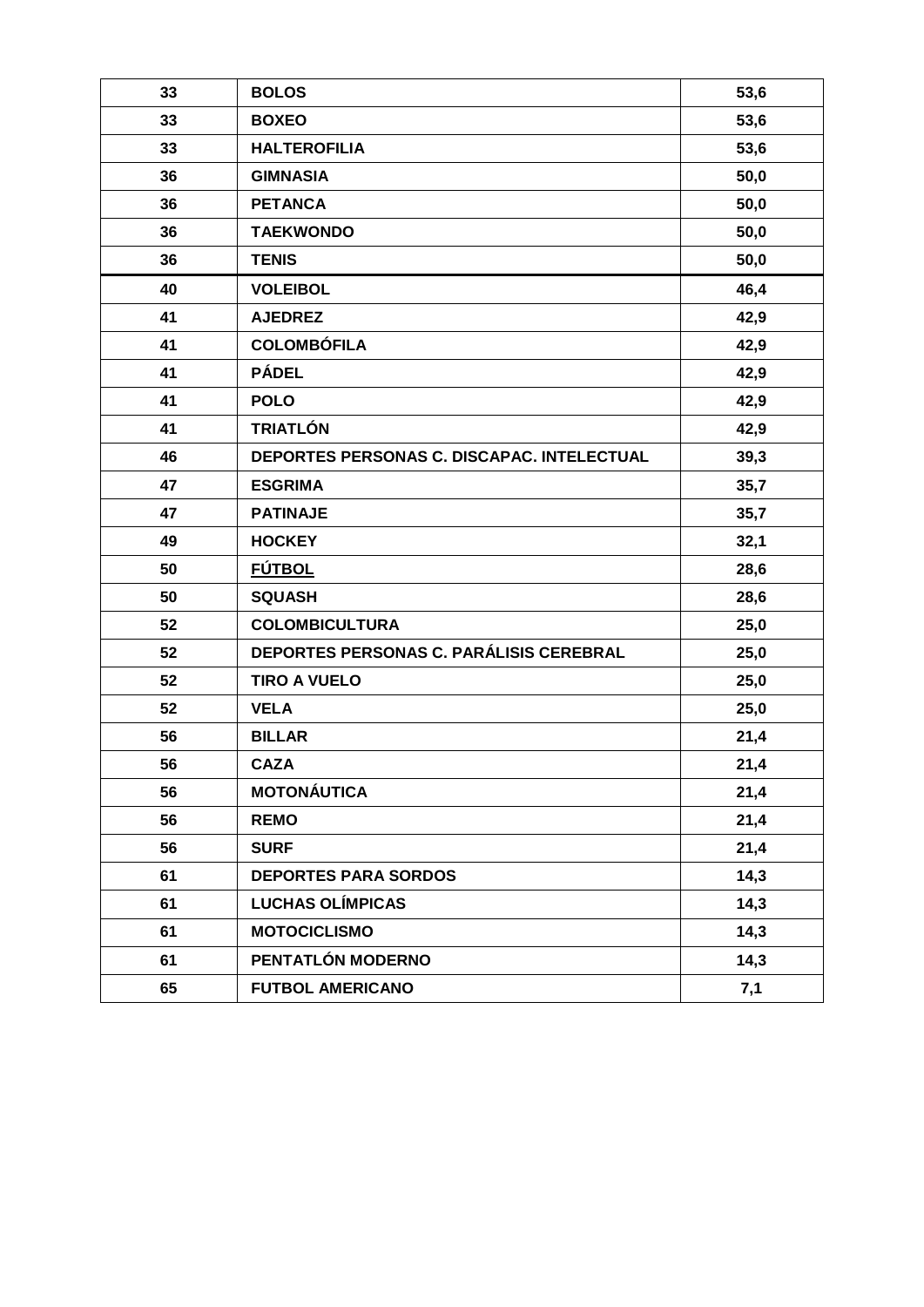

# **VALORACIÓN PARCIAL ÁREA DE TRANSPARENCIA: C) TRANSPARENCIA ECONÓMICO-FINANCIERA (MEDIA GENERAL: 43,1)**

|                         | <b>FEDERACIONES DEPORTIVAS</b>        | <b>PUNTUACIÓN</b><br>(Entre 1 y 100) |
|-------------------------|---------------------------------------|--------------------------------------|
| 1                       | <b>AERONÁUTICA</b>                    | 100,0                                |
| 1                       | <b>GOLF</b>                           | 100,0                                |
| 1                       | <b>JUDO</b>                           | 100,0                                |
| 1                       | <b>PIRAGÜISMO</b>                     | 100,0                                |
| 1                       | <b>TIRO CON ARCO</b>                  | 100,0                                |
| 6                       | <b>CICLISMO</b>                       | 96,2                                 |
| $\overline{\mathbf{r}}$ | <b>BALONMANO</b>                      | 92,3                                 |
| 7                       | <b>HÍPICA</b>                         | 92,3                                 |
| $\overline{7}$          | <b>HOCKEY</b>                         | 92,3                                 |
| 10                      | <b>ACTIVIDADES SUBACUÁTICAS</b>       | 88,5                                 |
| 10                      | <b>ATLETISMO</b>                      | 88,5                                 |
| 12                      | <b>AUTOMOVILISMO</b>                  | 84,6                                 |
| 12                      | <b>GIMNASIA</b>                       | 84,6                                 |
| 14                      | <b>NATACIÓN</b>                       | 80,8                                 |
| 15                      | <b>AJEDREZ</b>                        | 76,9                                 |
| 15                      | <b>BAILE DEPORTIVO</b>                | 76,9                                 |
| 15                      | <b>DEPORTES DE HIELO</b>              | 76,9                                 |
| 15                      | <b>MONTAÑA Y ESCALADA</b>             | 76,9                                 |
| 15                      | <b>ORIENTACIÓN</b>                    | 76,9                                 |
| 15                      | <b>TENIS DE MESA</b>                  | 76,9                                 |
| 21                      | <b>RUGBY</b>                          | 73,1                                 |
| 22                      | <b>DEPORTES DE INVIERNO</b>           | 61,5                                 |
| 23                      | <b>BÁDMINTON</b>                      | 50,0                                 |
| 23                      | <b>BÉISBOL Y SÓFBOL</b>               | 50,0                                 |
| 25                      | DEPORTES PERSONAS C. DISCAPAC. FÍSICA | 46,2                                 |
| 25                      | <b>SALVAMENTO Y SOCORRISMO</b>        | 46,2                                 |
| 27                      | <b>BOXEO</b>                          | 42,3                                 |
| 27                      | <b>DEPORTES PARA CIEGOS</b>           | 42,3                                 |
| 29                      | <b>BALONCESTO</b>                     | 34,6                                 |
| 29                      | <b>PELOTA</b>                         | 34,6                                 |
| 29                      | <b>POLO</b>                           | 34,6                                 |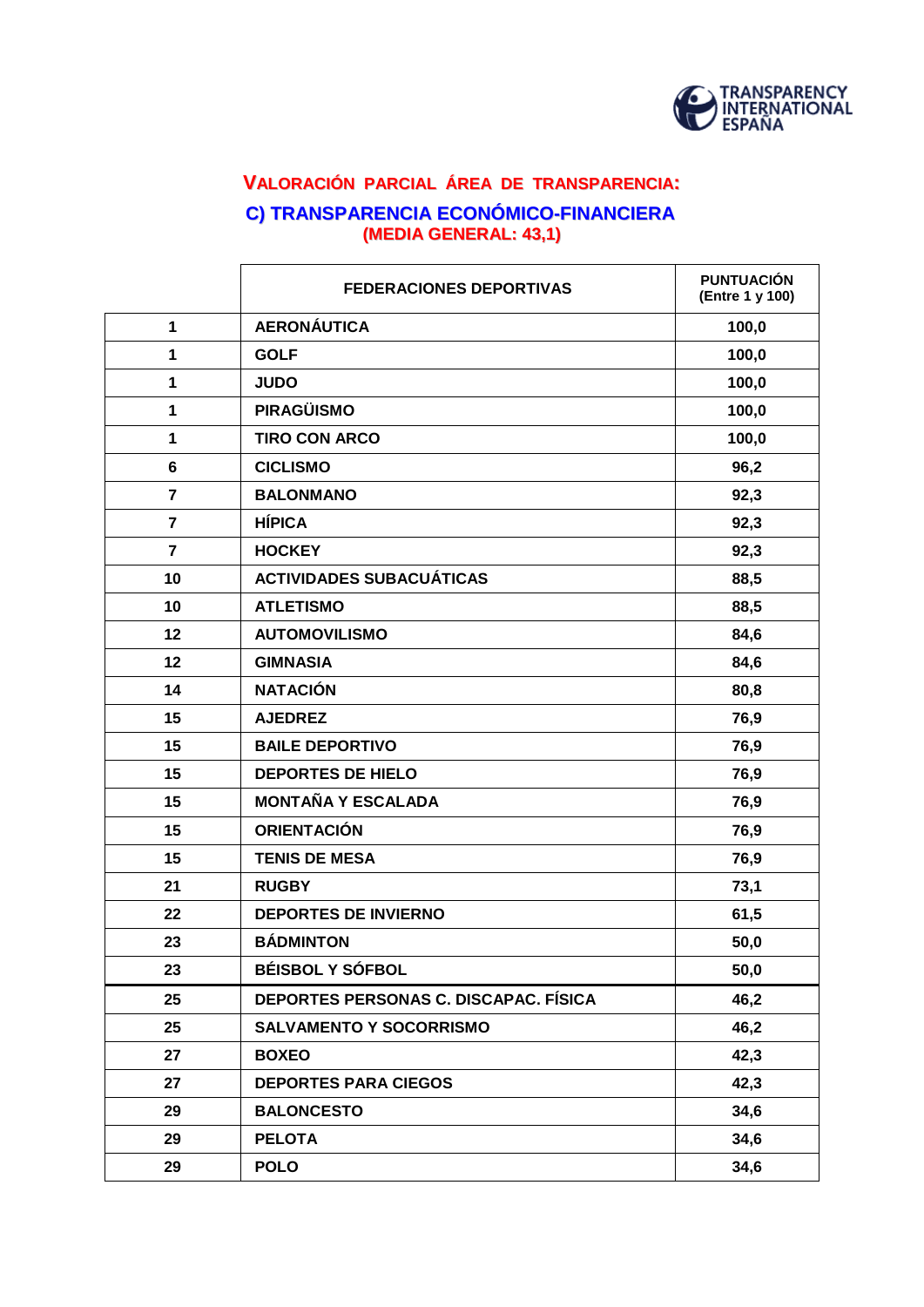| 32 | DEPORTES PERSONAS C. DISCAPAC. INTELECTUAL | 30,8 |
|----|--------------------------------------------|------|
| 32 | <b>HALTEROFILIA</b>                        | 30,8 |
| 32 | <b>PESCA Y CASTING</b>                     | 30,8 |
| 32 | <b>TAEKWONDO</b>                           | 30,8 |
| 32 | <b>TRIATLÓN</b>                            | 30,8 |
| 37 | <b>BOLOS</b>                               | 23,1 |
| 37 | <b>ESQUÍ NÁUTICO</b>                       | 23,1 |
| 37 | <b>FÚTBOL</b>                              | 23,1 |
| 37 | <b>KICKBOXING Y MUAYTHAI</b>               | 23,1 |
| 37 | <b>SQUASH</b>                              | 23,1 |
| 42 | <b>BILLAR</b>                              | 19,2 |
| 42 | DEPORTES PERSONAS C. PARÁLISIS CEREBRAL    | 19,2 |
| 42 | <b>GALGOS</b>                              | 19,2 |
| 42 | <b>KÁRATE</b>                              | 19,2 |
| 42 | <b>PETANCA</b>                             | 19,2 |
| 42 | <b>TENIS</b>                               | 19,2 |
| 42 | <b>VOLEIBOL</b>                            | 19,2 |
| 49 | <b>COLOMBÓFILA</b>                         | 15,4 |
| 49 | <b>TIRO OLÍMPICO</b>                       | 15,4 |
| 49 | <b>VELA</b>                                | 15,4 |
| 52 | <b>COLOMBICULTURA</b>                      | 7,7  |
| 52 | <b>DEPORTES PARA SORDOS</b>                | 7,7  |
| 52 | <b>ESGRIMA</b>                             | 7,7  |
| 52 | <b>LUCHAS OLÍMPICAS</b>                    | 7,7  |
| 52 | <b>MOTOCICLISMO</b>                        | 7,7  |
| 52 | <b>MOTONÁUTICA</b>                         | 7,7  |
| 52 | <b>PÁDEL</b>                               | 7,7  |
| 52 | <b>PATINAJE</b>                            | 7,7  |
| 52 | <b>REMO</b>                                | 7,7  |
| 52 | <b>TIRO A VUELO</b>                        | 7,7  |
| 62 | <b>CAZA</b>                                | 0,0  |
| 62 | <b>FUTBOL AMERICANO</b>                    | 0,0  |
| 62 | PENTATLÓN MODERNO                          | 0,0  |
| 62 | <b>SURF</b>                                | 0,0  |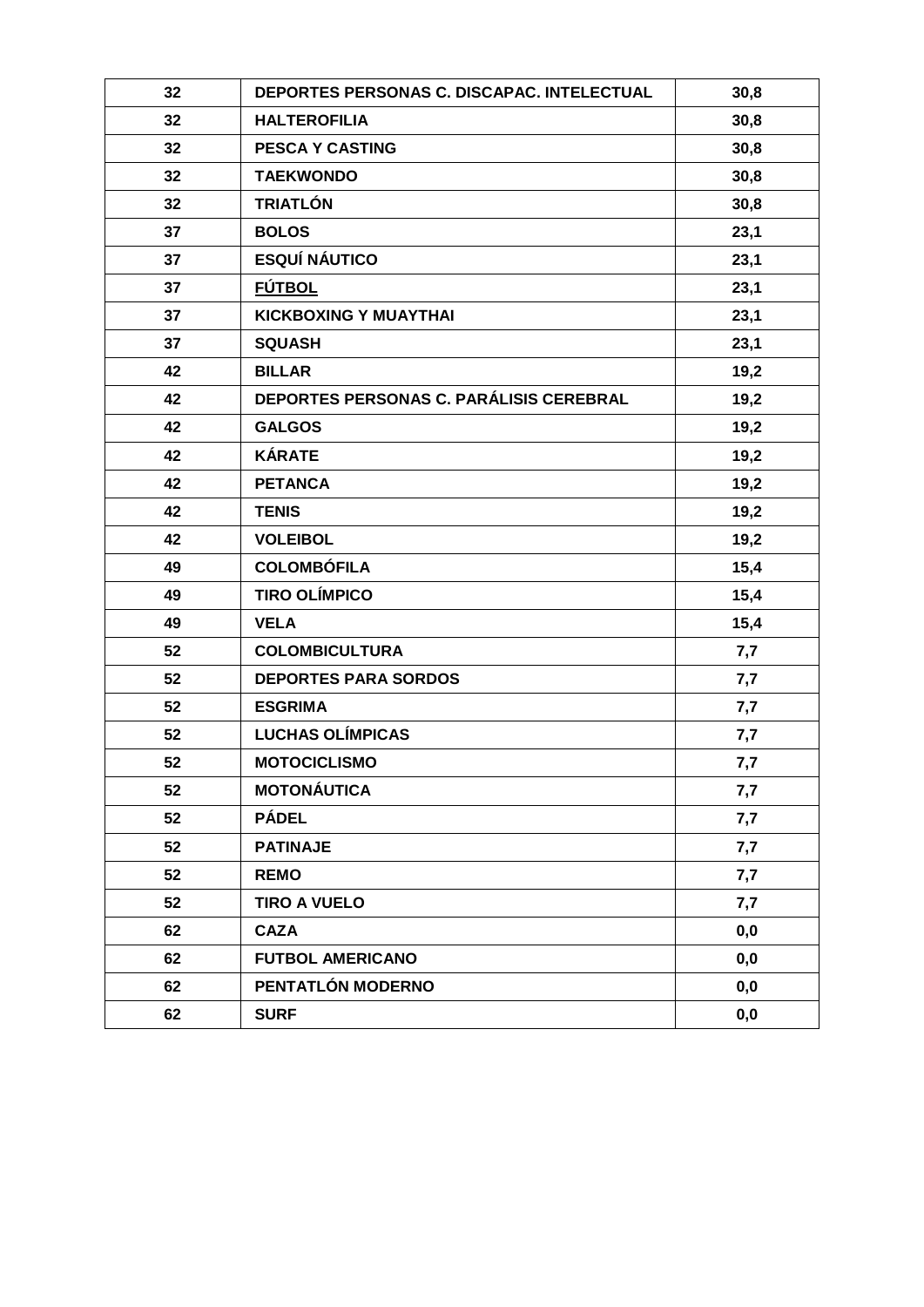

### **VALORACIÓN PARCIAL ÁREA DE TRANSPARENCIA: D) TRANSPARENCIA EN LAS CONTRATACIONES Y SUMINISTROS (MEDIA GENERAL: 35,7)**

|                         | <b>FEDERACIONES DEPORTIVAS</b>               | <b>PUNTUACIÓN</b><br>(Entre 1 y 100) |
|-------------------------|----------------------------------------------|--------------------------------------|
| $\mathbf{1}$            | <b>AERONÁUTICA</b>                           | 100,0                                |
| 1                       | <b>GOLF</b>                                  | 100,0                                |
| 1                       | <b>HÍPICA</b>                                | 100,0                                |
| 1                       | <b>HOCKEY</b>                                | 100,0                                |
| 1                       | <b>PIRAGÜISMO</b>                            | 100,0                                |
| 1                       | <b>TIRO CON ARCO</b>                         | 100,0                                |
| $\overline{\mathbf{r}}$ | <b>ATLETISMO</b>                             | 90,0                                 |
| $\overline{7}$          | <b>CICLISMO</b>                              | 90,0                                 |
| 9                       | <b>BAILE DEPORTIVO</b>                       | 80,0                                 |
| 9                       | <b>JUDO</b>                                  | 80,0                                 |
| 11                      | <b>BÁDMINTON</b>                             | 70,0                                 |
| 11                      | DEPORTES PERSONAS C. DISCAPAC. INTELECTUAL   | 70,0                                 |
| 11                      | <b>MONTAÑA Y ESCALADA</b>                    | 70,0                                 |
| 11                      | <b>ORIENTACIÓN</b>                           | 70,0                                 |
| 11                      | <b>RUGBY</b>                                 | 70,0                                 |
| 16                      | <b>DEPORTES DE HIELO</b>                     | 60,0                                 |
| 16                      | <b>DEPORTES DE INVIERNO</b>                  | 60,0                                 |
| 16                      | <b>NATACIÓN</b>                              | 60,0                                 |
| 16                      | <b>POLO</b>                                  | 60,0                                 |
| 20                      | <b>AJEDREZ</b>                               | 50,0                                 |
| 20                      | <b>BALONCESTO</b>                            | 50,0                                 |
| 20                      | <b>DEPORTES PERSONAS C. DISCAPAC. FÍSICA</b> | 50,0                                 |
| 23                      | <b>ACTIVIDADES SUBACUÁTICAS</b>              | 40,0                                 |
| 23                      | <b>AUTOMOVILISMO</b>                         | 40,0                                 |
| 23                      | <b>BALONMANO</b>                             | 40,0                                 |
| 23                      | <b>BÉISBOL Y SÓFBOL</b>                      | 40,0                                 |
| 23                      | <b>GIMNASIA</b>                              | 40,0                                 |
| 23                      | <b>KÁRATE</b>                                | 40,0                                 |
| 23                      | <b>KICKBOXING Y MUAYTHAI</b>                 | 40,0                                 |
| 23                      | <b>SQUASH</b>                                | 40,0                                 |
| 23                      | <b>TAEKWONDO</b>                             | 40,0                                 |
| 23                      | <b>TENIS DE MESA</b>                         | 40,0                                 |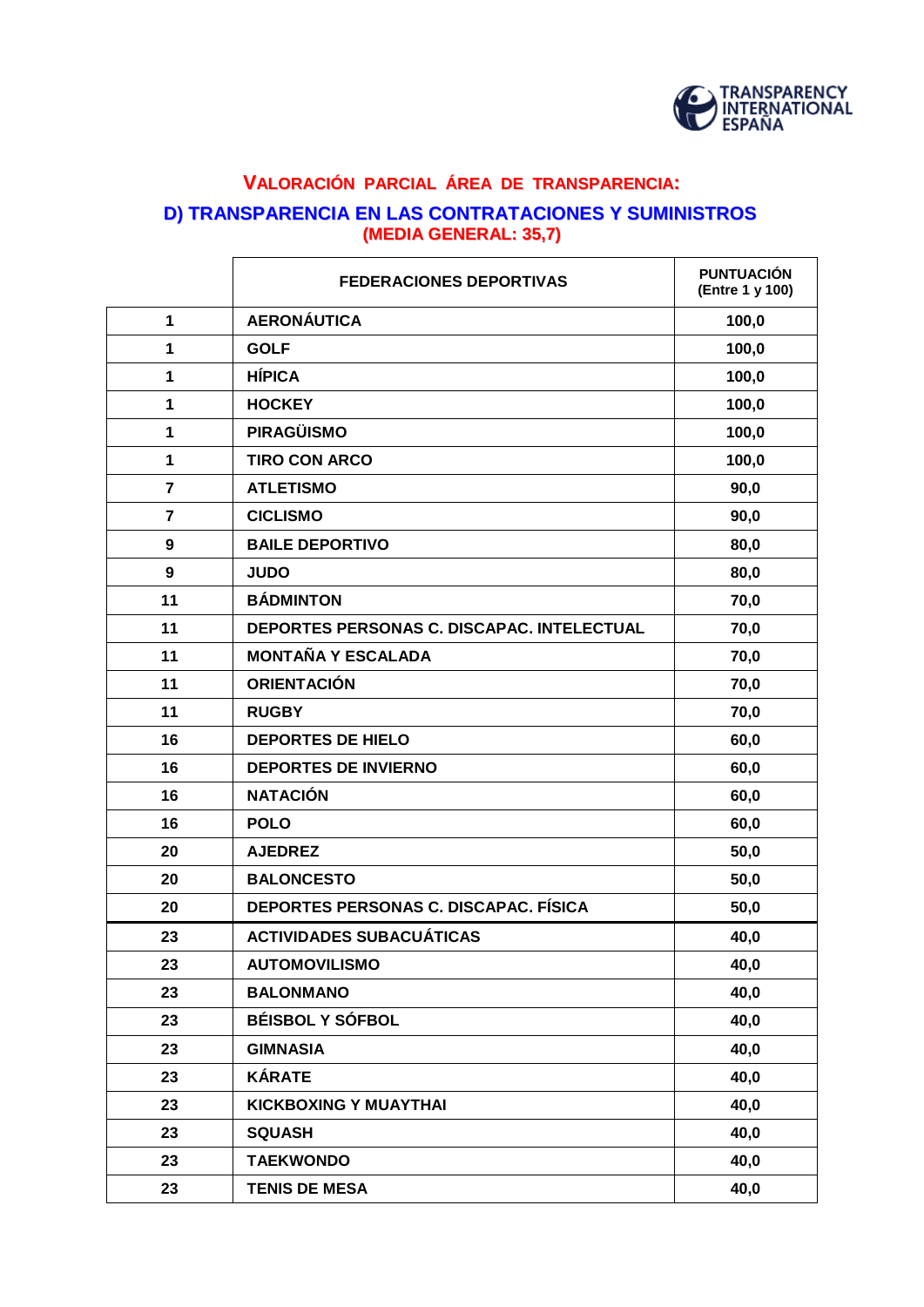| 33 | DEPORTES PERSONAS C. PARÁLISIS CEREBRAL | 30,0 |
|----|-----------------------------------------|------|
| 33 | <b>ESQUÍ NÁUTICO</b>                    | 30,0 |
| 33 | <b>VELA</b>                             | 30,0 |
| 36 | <b>BILLAR</b>                           | 20,0 |
| 36 | <b>BOXEO</b>                            | 20,0 |
| 36 | <b>COLOMBÓFILA</b>                      | 20,0 |
| 36 | <b>PELOTA</b>                           | 20,0 |
| 36 | <b>SALVAMENTO Y SOCORRISMO</b>          | 20,0 |
| 36 | <b>TENIS</b>                            | 20,0 |
| 42 | <b>DEPORTES PARA CIEGOS</b>             | 10,0 |
| 42 | <b>PETANCA</b>                          | 10,0 |
| 42 | <b>TIRO OLÍMPICO</b>                    | 10,0 |
| 45 | <b>BOLOS</b>                            | 0,0  |
| 45 | <b>CAZA</b>                             | 0,0  |
| 45 | <b>COLOMBICULTURA</b>                   | 0,0  |
| 45 | <b>DEPORTES PARA SORDOS</b>             | 0,0  |
| 45 | <b>ESGRIMA</b>                          | 0,0  |
| 45 | <b>FÚTBOL</b>                           | 0,0  |
| 45 | <b>FUTBOL AMERICANO</b>                 | 0,0  |
| 45 | <b>GALGOS</b>                           | 0,0  |
| 45 | <b>HALTEROFILIA</b>                     | 0,0  |
| 45 | <b>LUCHAS OLÍMPICAS</b>                 | 0,0  |
| 45 | <b>MOTOCICLISMO</b>                     | 0,0  |
| 45 | <b>MOTONÁUTICA</b>                      | 0,0  |
| 45 | <b>PÁDEL</b>                            | 0,0  |
| 45 | <b>PATINAJE</b>                         | 0,0  |
| 45 | PENTATLÓN MODERNO                       | 0,0  |
| 45 | <b>PESCA Y CASTING</b>                  | 0,0  |
| 45 | <b>REMO</b>                             | 0,0  |
| 45 | <b>SURF</b>                             | 0,0  |
| 45 | <b>TIRO A VUELO</b>                     | 0,0  |
| 45 | <b>TRIATLÓN</b>                         | 0,0  |
| 45 | <b>VOLEIBOL</b>                         | 0,0  |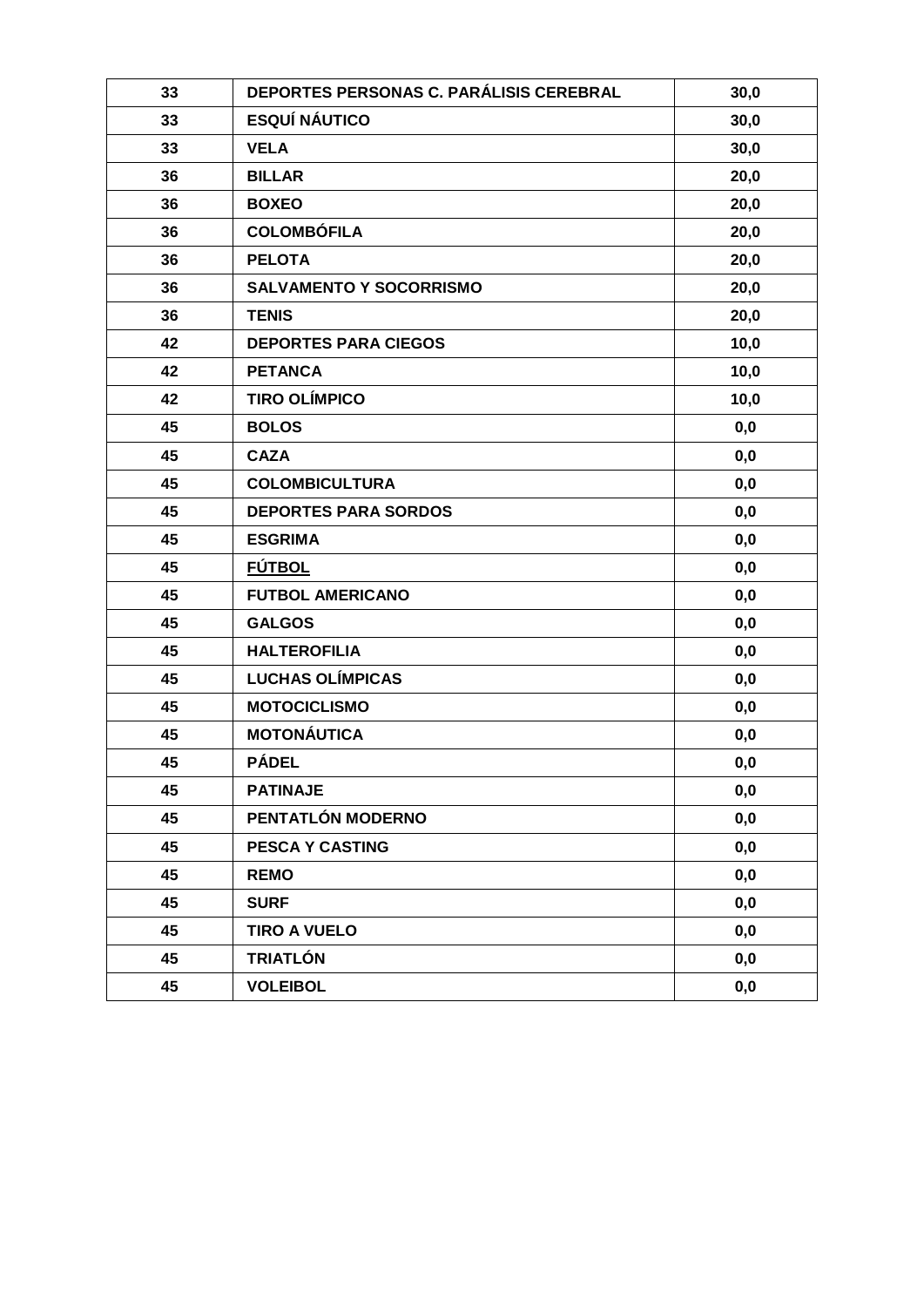

# **VALORACIÓN PARCIAL ÁREA DE TRANSPARENCIA: E) INDICADORES LEY DE TRANSPARENCIA (MEDIA GENERAL: 71,4)**

|                  | <b>FEDERACIONES DEPORTIVAS</b>                 | <b>PUNTUACIÓN</b><br>(Entre 1 y 100) |
|------------------|------------------------------------------------|--------------------------------------|
| $\mathbf{1}$     | <b>BÁDMINTON</b>                               | 100,0                                |
| 1                | <b>BAILE DEPORTIVO</b>                         | 100,0                                |
| 1                | <b>BALONMANO</b>                               | 100,0                                |
| 1                | <b>GOLF</b>                                    | 100,0                                |
| 1                | <b>HÍPICA</b>                                  | 100,0                                |
| 1                | <b>PIRAGÜISMO</b>                              | 100,0                                |
| 1                | <b>RUGBY</b>                                   | 100,0                                |
| 1                | <b>TIRO CON ARCO</b>                           | 100,0                                |
| 9                | <b>AERONÁUTICA</b>                             | 95,0                                 |
| 9                | <b>ATLETISMO</b>                               | 95,0                                 |
| 9                | <b>CICLISMO</b>                                | 95,0                                 |
| 9                | <b>GIMNASIA</b>                                | 95,0                                 |
| $\boldsymbol{9}$ | <b>ORIENTACIÓN</b>                             | 95,0                                 |
| 14               | <b>AUTOMOVILISMO</b>                           | 90,0                                 |
| 14               | <b>BÉISBOL Y SÓFBOL</b>                        | 90,0                                 |
| 14               | <b>DEPORTES PARA CIEGOS</b>                    | 90,0                                 |
| 14               | <b>HOCKEY</b>                                  | 90,0                                 |
| 14               | <b>JUDO</b>                                    | 90,0                                 |
| 19               | <b>AJEDREZ</b>                                 | 85,0                                 |
| 19               | <b>DEPORTES DE INVIERNO</b>                    | 85,0                                 |
| 19               | <b>HALTEROFILIA</b>                            | 85,0                                 |
| 19               | <b>KICKBOXING Y MUAYTHAI</b>                   | 85,0                                 |
| 19               | <b>SALVAMENTO Y SOCORRISMO</b>                 | 85,0                                 |
| 19               | <b>VELA</b>                                    | 85,0                                 |
| 25               | <b>BOXEO</b>                                   | 80,0                                 |
| 25               | <b>COLOMBÓFILA</b>                             | 80,0                                 |
| 25               | DEPORTES PERSONAS C. DISCAPAC. FÍSICA          | 80,0                                 |
| 25               | <b>MONTAÑA Y ESCALADA</b>                      | 80,0                                 |
| 29               | <b>BOLOS</b>                                   | 75,0                                 |
| 29               | <b>DEPORTES PERSONAS C. PARÁLISIS CEREBRAL</b> | 75,0                                 |
| 29               | <b>MOTONÁUTICA</b>                             | 75,0                                 |
| 29               | <b>NATACIÓN</b>                                | 75,0                                 |